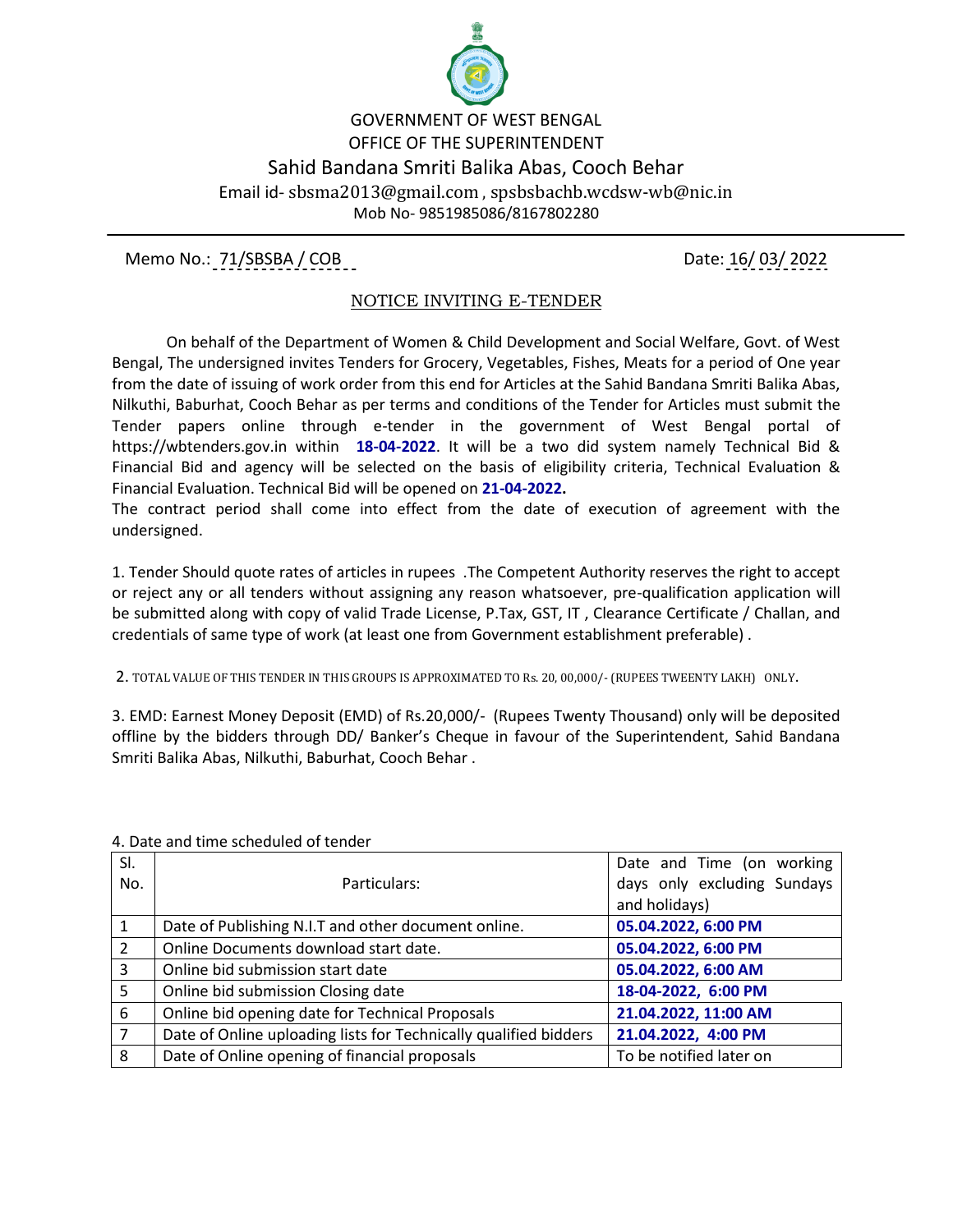5. Documents to be enclosed with Tender ( technical Bid) as stated under:

| SI. | Documents Details :                                              | Remarks: |
|-----|------------------------------------------------------------------|----------|
| No. |                                                                  |          |
| 1.  | Valid & up to date Trade License related to concerned work       |          |
| 2.  | Valid 15-digit Goods & Services Taxpayer Identification          |          |
|     | Number(GSTIN) under GST Act. 2017 of the Contactor               |          |
| 3.  | Credential certificate of similar work in any Govt. institution. |          |
| 5.  | Up to date professional Tax Clearance Certificate                |          |
| 6.  | Current Income Tax Clearance Certificate                         |          |
| 7.  | Bidder's undertaking                                             |          |
| 8   | The Bidder must have FSSAI License for providing food item.      |          |
| 9.  | EMD Offline submitted to the office of the superintendent,       |          |
|     | <b>SBSBA</b>                                                     |          |

6. Technical Bid & Financial Bid will be submitted concurrently duly signed in the website http://wbtenders.gov.in

7. The E-Tender shall be evaluated under the two Bid system i.e. through evaluation or technical & financial bids uploaded by the bidders online on the E-Tender website of http://wbtenders.gov.in

The tender should be addressed to The Superintendent, Sahid Bandana Smriti Balika Abas, Cooch Behar. Bidders may download tender bid documents from the website http://wbtenders.gov.in Any subsequent notice regarding this tender shall be uploaded on http://wbtenders.gov.in / http://coochbehar.gov.in and notice board of the office of the undersigned.

In the event of any of the above mentioned dates being declared as govt. holiday, the tender will be opened on the next working day at the appointed time.

 $\overline{\phantom{a}}$  , and the contract of the contract of the contract of the contract of the contract of the contract of the contract of the contract of the contract of the contract of the contract of the contract of the contrac

 Superintendent Sahid Bandana Smriti Balika Abas Cooch Behar Memo No: 71/ SBSBA/COB Date: 16.03.2022

Copy forwarder for information and necessary action

- 1. The Director, CRT, WB
- 2. The District Magistrate , COB
- 3. The Additional District Magistrate, COB
- 4. The Sub- Divisional Office , COB
- 5. The District Social Welfare Officer, COB
- 6. Assistant Lebour Commission, COB
- 7. Assistant Chief Medical Officer Of Health, COB
- 8. Assistant Agricultural Marketing Officer, COB
- 9. District Information And Culture Officer , COB

10. The DIO, NIC, COB- with a request to upload this notice in the District website

 $\overline{\phantom{a}}$  , and the contract of the contract of the contract of the contract of the contract of the contract of the contract of the contract of the contract of the contract of the contract of the contract of the contrac

 Superintendent Sahid Bandana Smriti Balika Abas Cooch Behar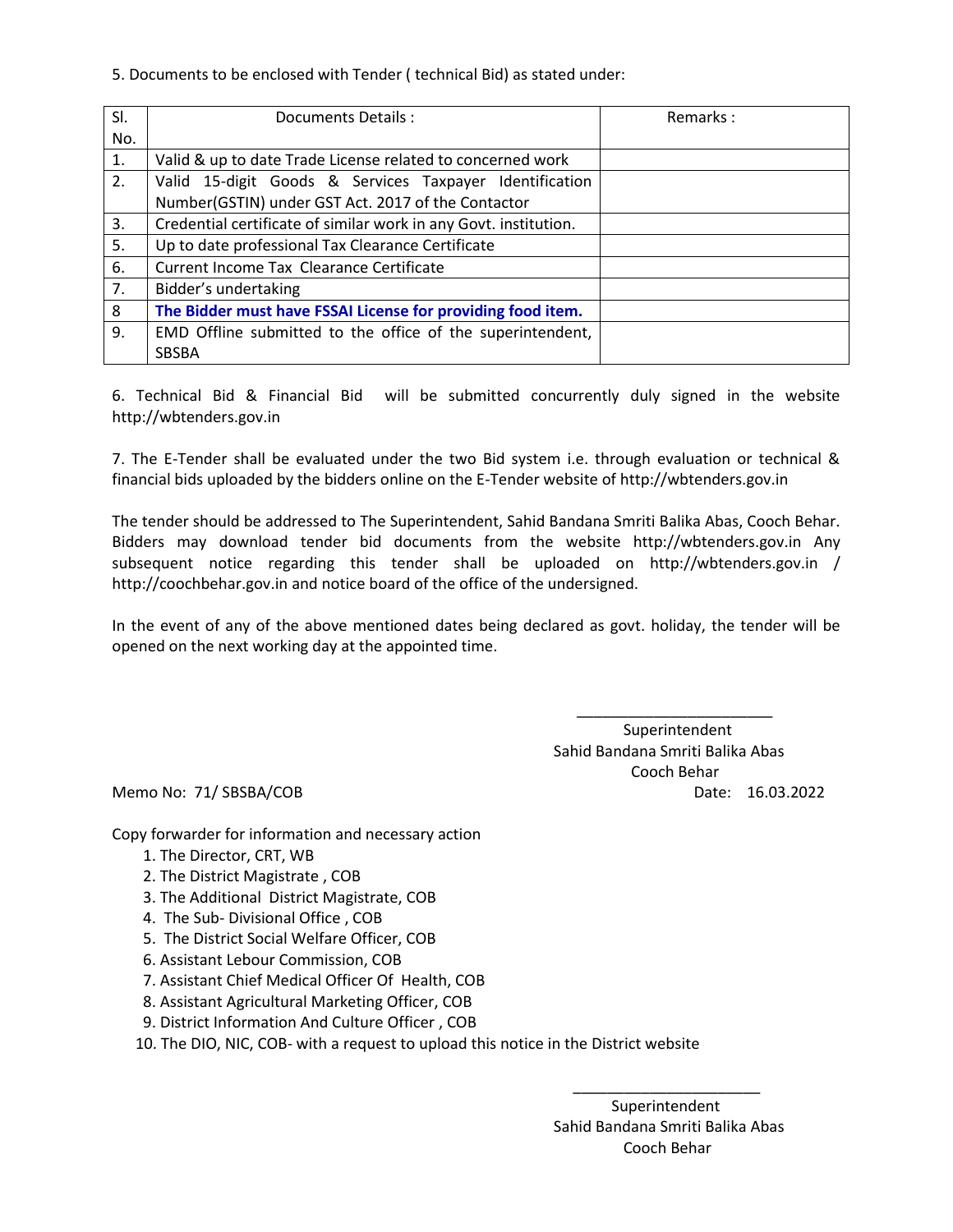

## TENDER NOTICE

Online tenders are invited for supply the articles detailed in the annexure to the tender Notice (Vide No. 71/SBSBA/22 dated: 16 March, 2022) for the period of one year.

## OBLIGATORY TERMS AND CONDITIONS

- 1. Last date of the submission of E-Tender is 18-04-22 till 6 P:M
- 2. Rate will be inclusive of all sorts of tax and other incidental charges till the point of delivery, i.e., institution.
- 4. Tenders shall have to submit with their tenders the credentials showing their standing as business contractors.
- 5. The tender committee is not bound to accept the lowest rate or to assign any reason thereof. The tender committee reserves the right of accepting the quotations for the articles tendered for.
- 6. All supplies of articles are to be made by the contractors in their own bags free of cost at this institution. The tenderer(s) will have no right to claim bags, tins, which are purchased along with articles.
- 7. The successful tenderers shall have to supply the articles within the time as may be fixed by the home authority. All articles should be of best and good quality. No objection shall be entertained from the contractors at any time during the period of contract. Rejected articles must be removed within 24 hours and if necessary by suitable on written or verbal notice of the home authority.
- 8. The extra cost of any tendered articles, purchase by this authority will have to be paid by the suppliers, if he/she/they fail to supply the articles ordered by home authority, within the given time limit and also with the preferred quality. In case of non-perishable articles, supply of one-month requirement may ordinarily be made at a time.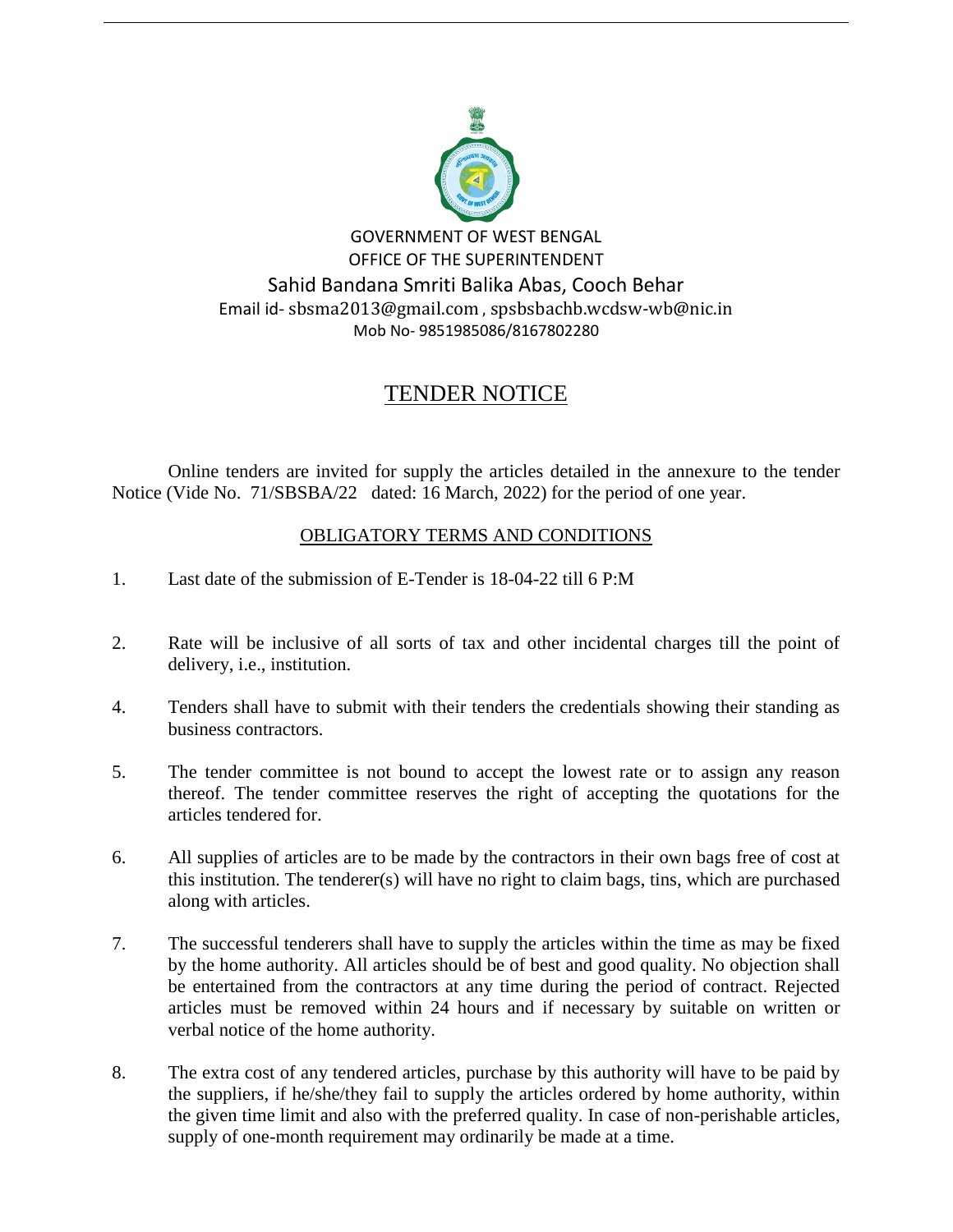- 9. No tender will be accepted unless it is accompanied by a NSC of 1% of total value of each group only purchased in the name of the accepted tenderer, duly pledged in favour of the undersigned.
- 10. Certified / attested copies of GST registration certificate & returns, income tax, professional tax clearances certificate and trade license,experience certificate (if any) , FSSAI reg Certificate (if applicable) should be furnished with the tender.
- 11. On receipt of final decision of the tender committee, the successful tenderer(s) will be required to deposit 3% of total value of each group as security money before entering into contract which is liable to forfeiture in case of violation of any of the terms and conditions as laid down in the tender notice.
- 12. The articles, as appropriate, must be supplied at controlled rate or whichever is less. Rice, wheat, Kerosene Oil and such other Govt. controlled articles must be supplied to this institution with 6% carrying charge above the whole-sale rate by the successful tenderer as and when required and ordered by this institution.
- 13. The Technical Bid of the tender will be opened by the Tender Committee on April 21, 2022 , 11:00 A:M
- 15. In case of finalization of these tender formalities during 2022, the undersigned will reserve the right to arrange for start working with the newly accepted tenderer as early as possible.
- 16. Under normal circumstances, all the articles for which the tender notice is floated shall have to be supplied for one year on the order of the undersigned.
- 17. The money in the form of security deposit will have to be submitted in the form of NSC, purchased in the name of the accepted tenderer, duly pledged in favour of the undersigned. Those NSCs will ONLY be released one month after the date of expiry of the period of contract subject to fulfillment to the contract satisfactorily.
- 18. Rates must be quoted both in figures and words. No erasure or over writing will be allowed.

SUPERINTENDENT DATED: - Dated March 16, 2022 SAHID BANDANA SMRITI BALIKA ABAS COOCH BEHAR